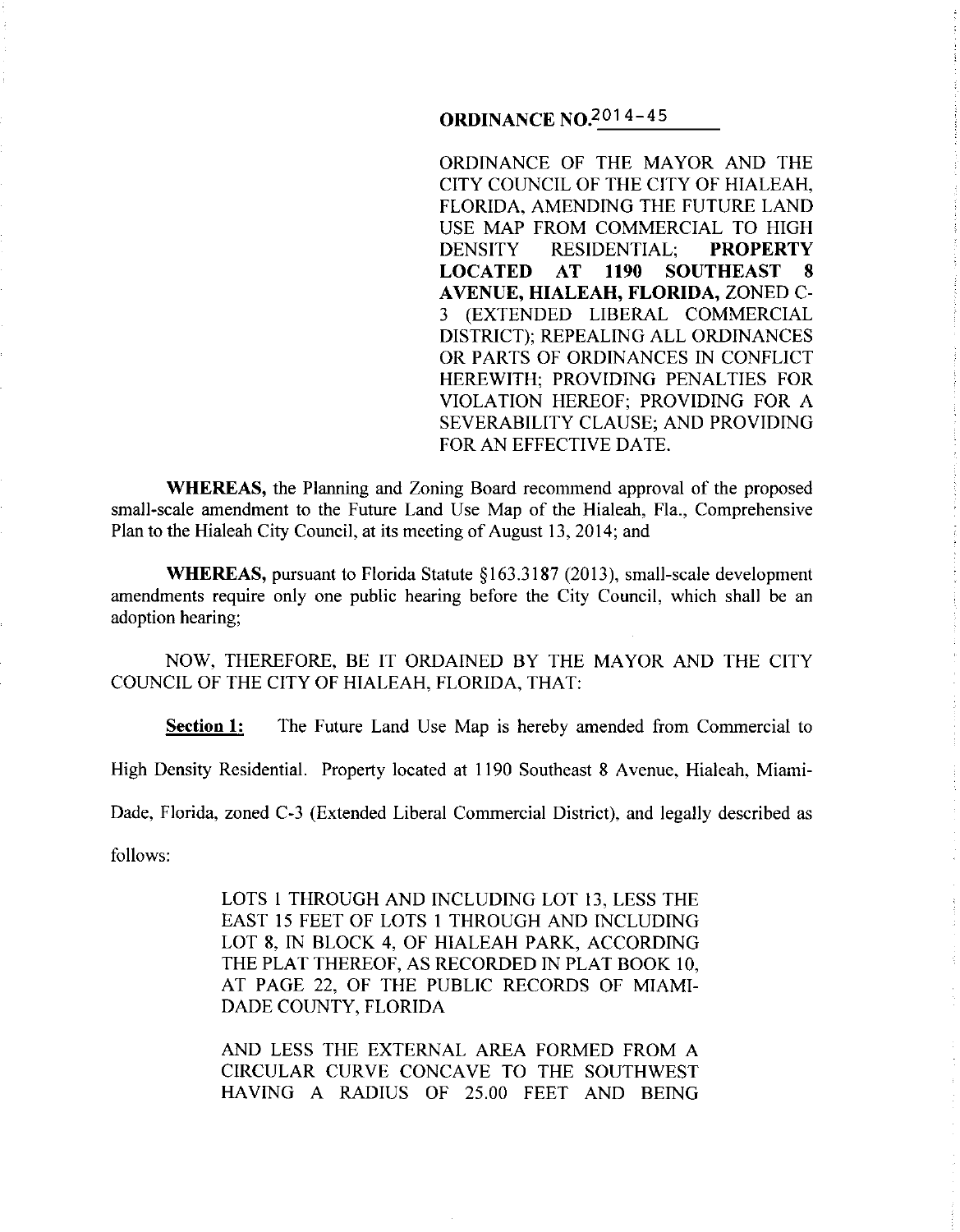# TANGENT TO THE NORTHERLY LINE OF SAID LOT 8, BLOCK 4 AND A LINE PARALLEL AND 15 FEET WESTERLY OF THE EASTERLY LINE OF SAID LOT 8

AND LESS THE EXTERNAL AREA FORMED FROM A CIRCULAR CURVE CONCAVE TO THE NORTHWEST HAVING A RADIUS OF 7.00 FEET AND BEING TANGENT TO THE SOUTHWESTERLY LINE OF SAID LOT I, BLOCK 4 AND A LINE PARALLET AND 15 FEET WESTERLY OF THE EASTERLY LINE OF SAID LOT I

### **Section 2: Repeal of Ordinances in Conflict.**

All ordinances or parts of ordinances in conflict herewith are hereby repealed to the extent of such conflict.

### **Section 3: Penalties.**

Any person, business, association, corporation, partnership or other legal entity who violates any of the provisions of this ordinance shall be assessed a civil penalty, up to a maximum of \$500.00, within the discretion of the court or administrative tribunal having jurisdiction. Each day that a violation continues shall constitute a separate violation.

#### **Section 4: Severability Clause.**

If any phrase, clause, sentence, paragraph or section of this ordinance shall be declared invalid or unconstitutional by the judgment or decree of a court of competent jurisdiction, such invalidity or unconstitutionality shall not affect any of the remaining phrases, clauses, sentences, paragraphs or sections of this ordinance.

### **Section 5: Effective Date.**

Pursuant to Florida Statutes §163.3187(2013), this ordinance shall become effective 31 days after adoption. The date of adoption of this plan amendment shall be the date of